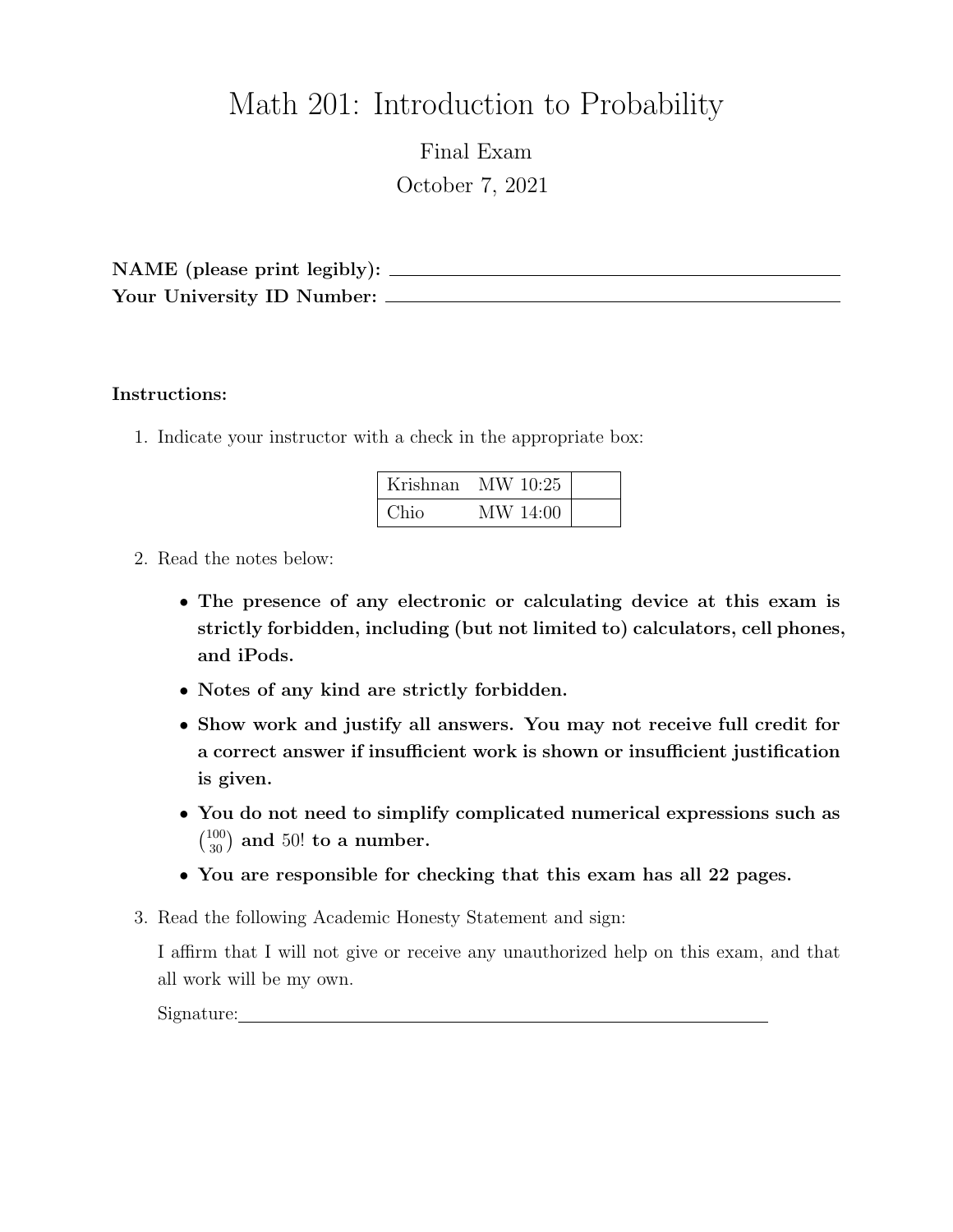| Part A          |              |              |  |  |
|-----------------|--------------|--------------|--|--|
| <b>QUESTION</b> | <b>VALUE</b> | <b>SCORE</b> |  |  |
|                 | 10           |              |  |  |
| $\overline{2}$  | 10           |              |  |  |
| 3               | 15           |              |  |  |
| 4               | 10           |              |  |  |
| 5               | 5            |              |  |  |
| 6               | 10           |              |  |  |
| <b>TOTAL</b>    | 60           |              |  |  |

| Part B          |              |              |  |  |
|-----------------|--------------|--------------|--|--|
| <b>QUESTION</b> | <b>VALUE</b> | <b>SCORE</b> |  |  |
| 1               | 10           |              |  |  |
| $\overline{2}$  | 15           |              |  |  |
| 3               | 15           |              |  |  |
| 4               | 30           |              |  |  |
| 5               | 10           |              |  |  |
| <b>TOTAL</b>    | Rſ           |              |  |  |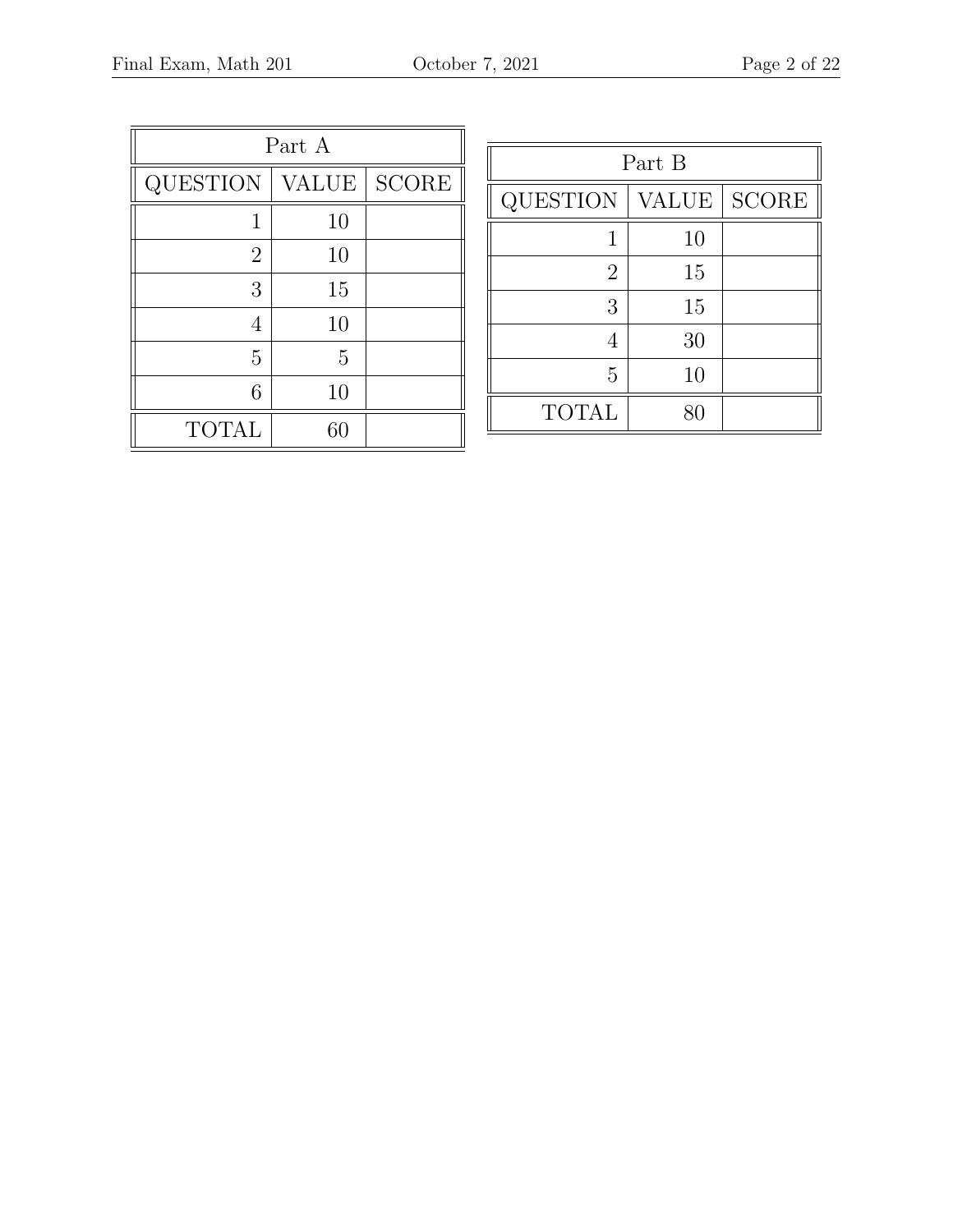#### Part A

1. (10 points) Recall that a standard deck of cards has 52 cards, divided into 4 suits (clubs, diamonds, hearts, spades), each suit having 13 values (A, 2, 3, 4, 5, 6, 7, 8, 9, 10, J, Q, K). You play a poker game at the casino. From a deck of cards the dealer gives you 5 cards. These 5 cards constitute your hand.

(a) The deck of cards is defective. It does not have ace of spades, and instead has two aces of diamonds. How many different hands can you get?

**Solution.** case(1): have both ace of diamonds. The other 3 cards can be anything:  $\binom{50}{2}$  $^{50}_{3}$ ). case(2): exactly one ace of diamonds. The other 4 cards cannot be the other ace of diamonds:  $\binom{50}{4}$  $_{4}^{50}$ ). case(3): no ace of diamonds. ( $_{5}^{50}$  $_{5}^{50}$ ). The three cases are mutually exclusive and cover all scenarios, so the total number is

$$
\binom{50}{3} + \binom{50}{4} + \binom{50}{5}.
$$

(b) This time, the dealer deals out a hand of 5 cards from a normal deck. What is the probability that you have a hand two pairs (Example: (Ace hearts, Ace spade, 3 diamonds, 3 hearts, X) where X is any card that is not an ace or 3.)?

#### Solution.

First we choose the two values for the pairs:  $\binom{13}{2}$  $\binom{13}{2}$ . Each value has 4 suits, so there are  $\binom{4}{2}$  $^{4}_{2}$ ) choices. There are now  $52 - 4 = 48$  choices for the 5-th card, but we cannot use the 4 cards which have the same value as the pairs, there are  $48 - 4 = 44$  choices left, so the total number is

$$
44\binom{4}{2}\binom{4}{2}\binom{13}{2}
$$

The probability of getting a hand with two pairs is

$$
\frac{44\binom{4}{2}\binom{4}{2}\binom{13}{2}}{\binom{52}{5}}
$$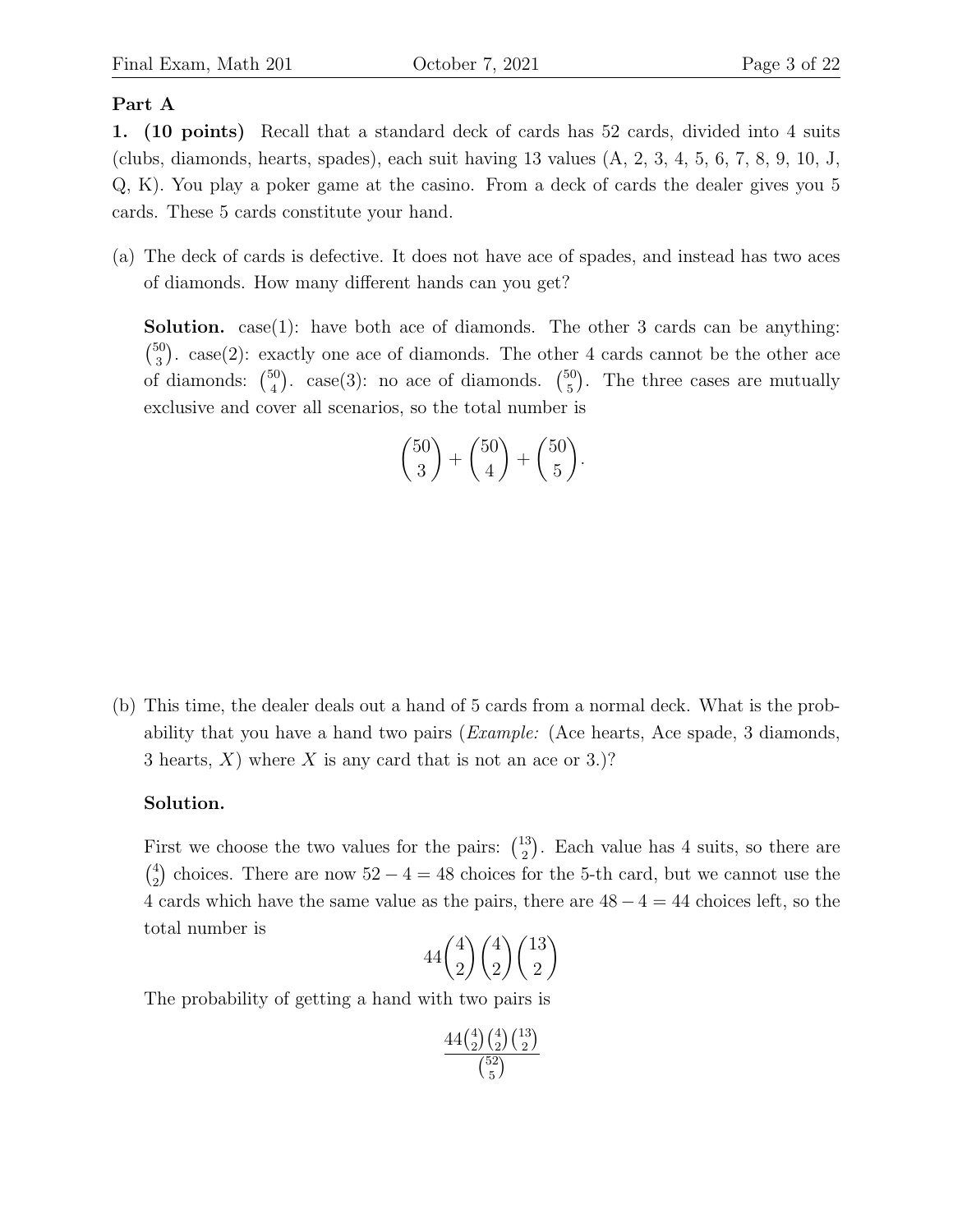2. (10 points) Let  $X \sim N(\mu, \sigma^2)$ , the normal distribution with mean  $\mu$  and variance  $\sigma^2$ .

(a) What is the probability that  $X$  is within 1 standard deviation from the mean? *Hint*: your answer must be a number.

**Solution.** By writing  $X = \sigma Z + \mu$ ,

$$
\mathbb{P}(\mu - \sigma < X < \mu + \sigma) = \mathbb{P}(\mu - \sigma < \sigma Z + \mu < \mu + \sigma)
$$
\n
$$
= \mathbb{P}(-1 < Z < 1)
$$
\n
$$
= \Phi(1) - \Phi(-1)
$$
\n
$$
= \Phi(1) - (1 - \Phi(1))
$$
\n
$$
= 2(0.8413) - 1 = 0.6826
$$

(b) Let  $Y \sim N(0, 1)$  be a random variable independent of X. Find  $\mathbb{E}[7X(5Y + 1)]$ . Hint: Your final answer must be in terms of  $\mu$ 

Solution.

$$
\mathbb{E}[7X(5Y+1)] = \mathbb{E}[35XY+7X]
$$
\n(1)

$$
=35\mathbb{E}[XY] + 7\mathbb{E}[X]
$$
 (2)

$$
=35\mathbb{E}[X]\mathbb{E}[Y] + 7\mathbb{E}[X]
$$
\n(3)

$$
=35 \cdot \mu \cdot 0 + 7\mu = 7\mu. \tag{4}
$$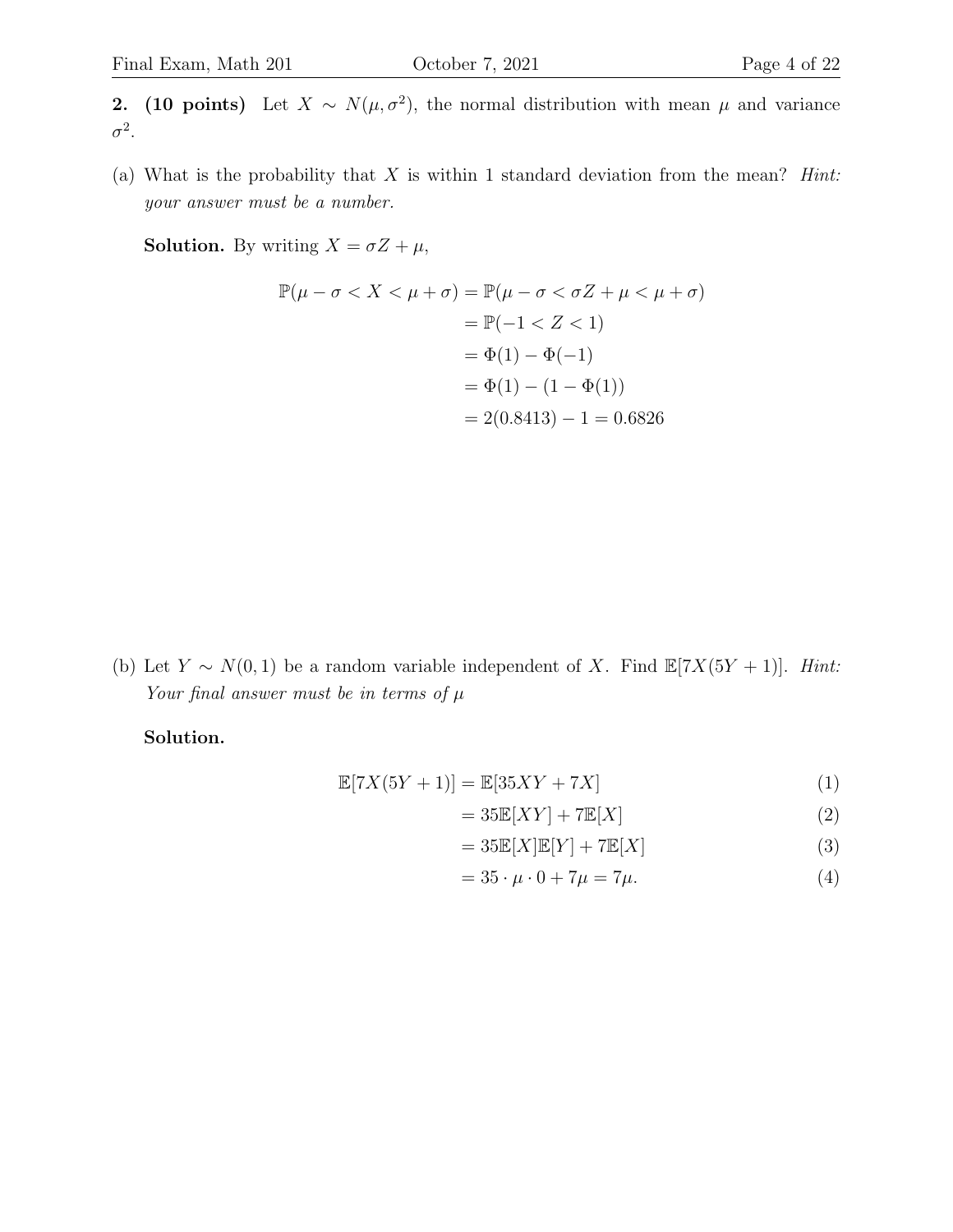3. (15 points) You want to find out how popular pineapple is on pizzas. You randomly called 90, 000 people around the US and among them 42, 000 said pineapple on a pizza is unacceptable.

(a) Give a 95% confidence interval for the true proportion who find pineapple on a pizza unacceptable.

Solution. By the formula

$$
2\Phi(2\epsilon\sqrt{n}) - 1 = 0.95
$$

$$
\Phi(2\epsilon\sqrt{n}) = 0.975
$$

Using the table we find  $2\epsilon$ √  $\overline{n} = 1.96$ . Plug in  $n = 90000$  we solve  $\epsilon = 1.96/600 = 0.0033$ . The observed proportion is  $\hat{p} = \frac{42000}{90000} = \frac{7}{15}$  or 0.4667, so the 95% confidence interval is

$$
(\hat{p} - \epsilon, \hat{p} + \epsilon) = (0.4667 - 0.0033, 0.4667 + 0.0033)
$$

$$
= (0.4634, 0.47)
$$

- (b) A national vote was held about pineapple on a pizza. The result says 40% of the people find pineapple on a pizza unacceptable. Alfredo's Pizza Cafe sells two kinds of pizza with the following prices
	- (i)A pizza with pineapple, \$9 ;
	- (ii)A pizza without pineapple, \$10.

Let  $X_n$  be the money Alfredo's Pizza Cafe has from selling n pizzas. Express  $X_n$  in terms of a Binomial distribution.

**Solution.** Let  $S_n$  be the number of pizzas sold without pineapple, then  $S_n \sim \text{Binom}(n, 0.4)$ . Then

$$
X_n = 10S_n + 9(n - S_n)
$$

$$
= S_n + 9n.
$$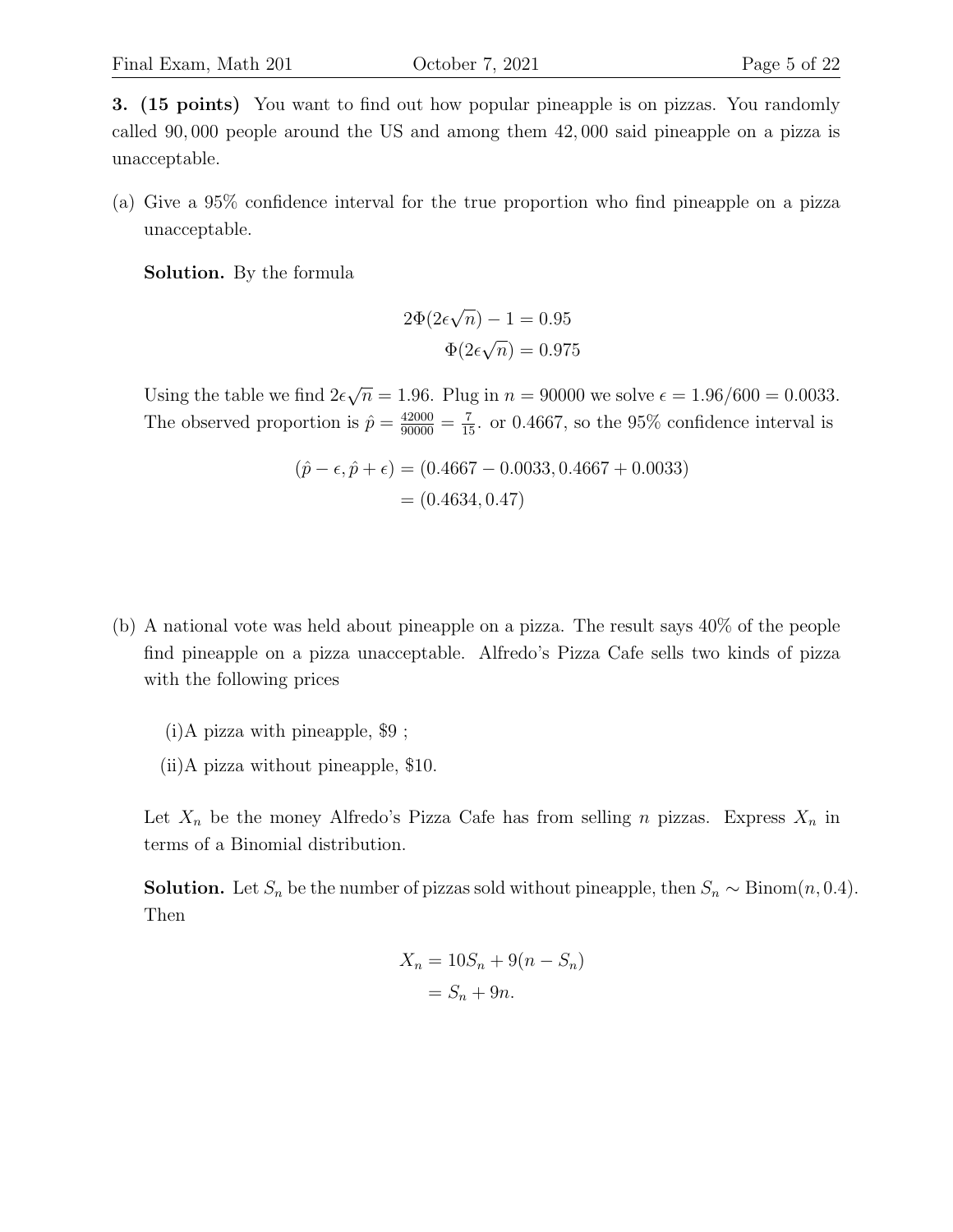(c) Find

$$
\lim_{n \to \infty} \mathbb{P}(X_n > 9.5n).
$$

Solution.

$$
\lim_{n \to \infty} \mathbb{P}(X_n > 9.5n) = \lim_{n \to \infty} \mathbb{P}(S_n + 9n > 9.5n)
$$

$$
= \lim_{n \to \infty} \mathbb{P}\left(\frac{S_n}{n} > 0.5\right)
$$

$$
= \lim_{n \to \infty} \mathbb{P}\left(\frac{S_n}{n} - 0.4 > 0.1\right)
$$

$$
\leq \lim_{n \to \infty} \mathbb{P}\left(\left|\frac{S_n}{n} - 0.4\right| > 0.1\right)
$$

$$
= 0
$$

by Law of Large Numbers.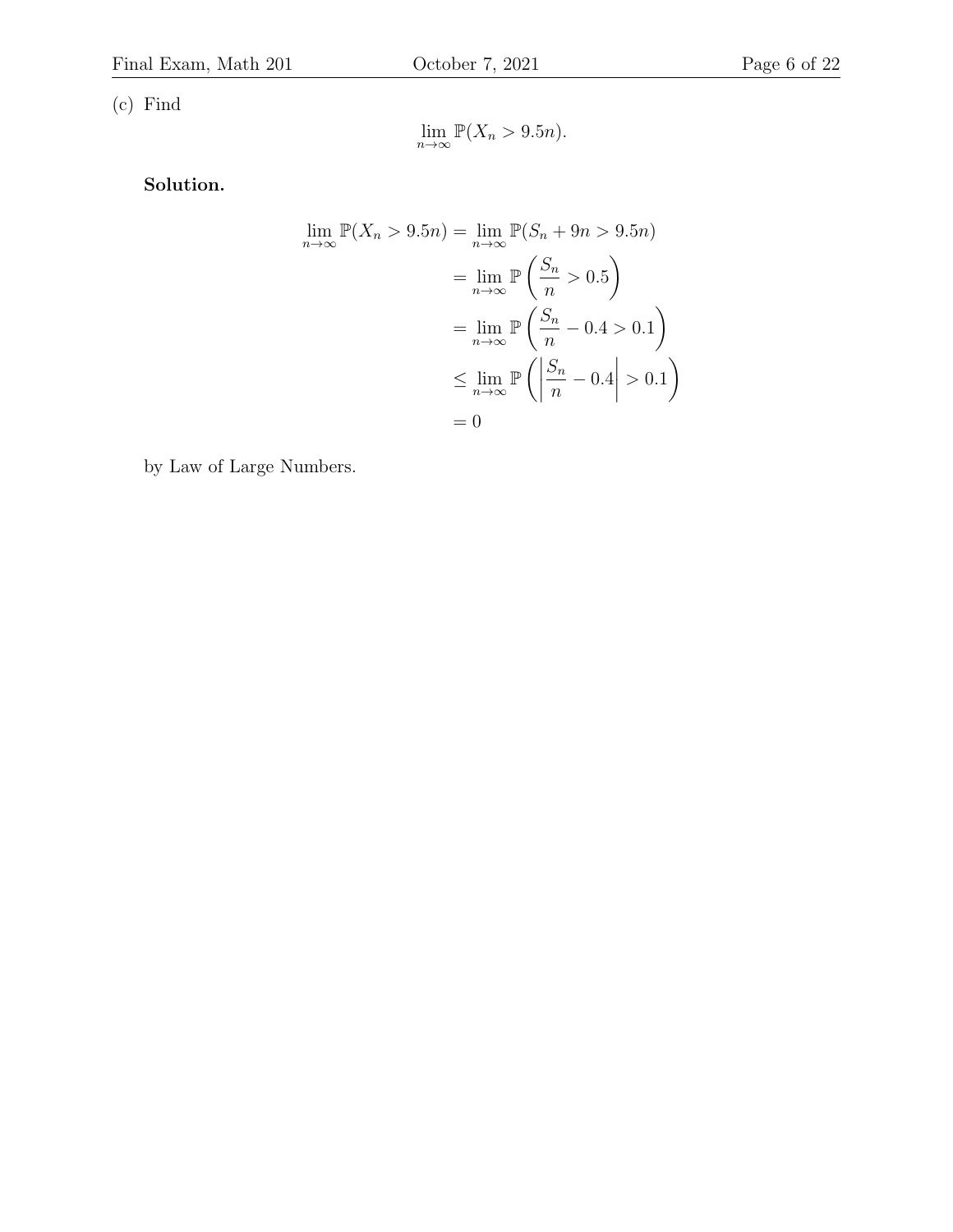## 4. (10 points)

Let  $X \sim \text{Geom}(1/5)$ , that is, for any positive intger k,

$$
\mathbb{P}(X=k) = \left(\frac{4}{5}\right)^{k-1} \cdot \left(\frac{1}{5}\right),
$$

and  $\mathbb{P}(X = k) = 0$  for other values of k.

To receive full credit on the questions below, you must evaluate any infinite sums.

(a) Find  $\mathbb{P}(X > 2)$ .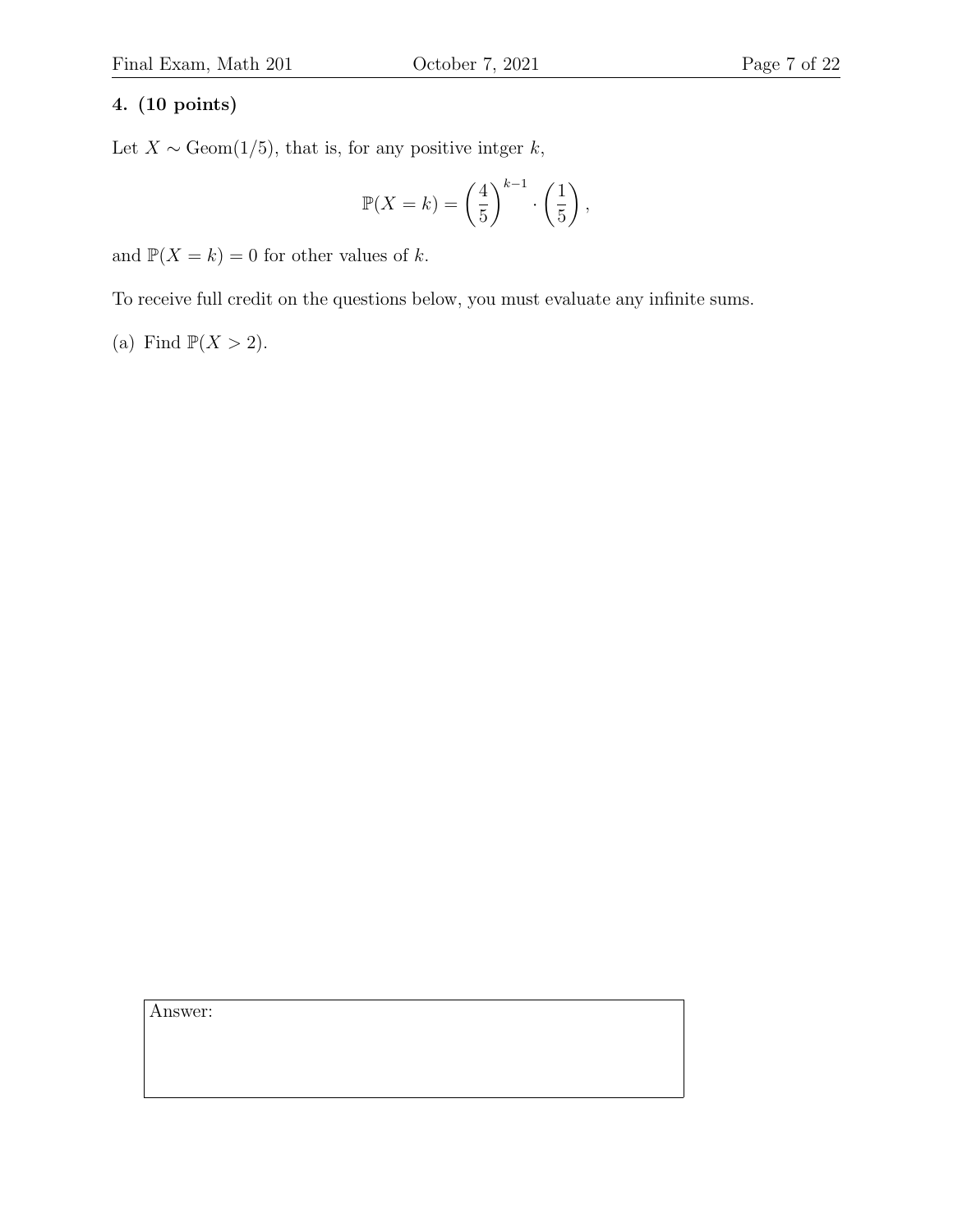(b) Find  $\mathbb{P}(X \text{ is even}).$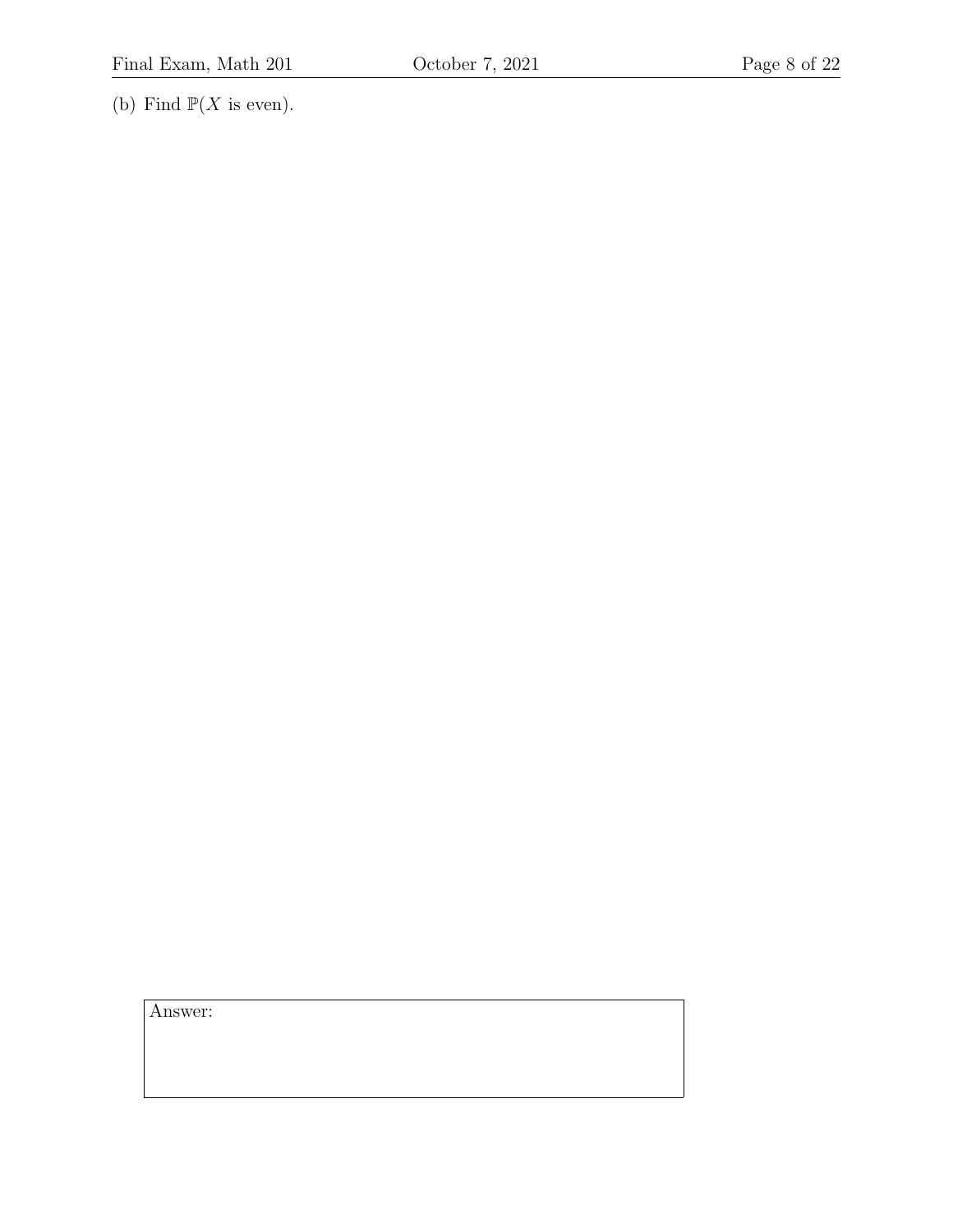5. (5 points) The stock price of company A can either go up, go down, or run flat tomorrow. Suppose the probability that the price will go up tomorrow is 0.6. If it does not go up, then with probability 0.9 it will go down.

(a) Let  $A_1$  be the event that the stock price will go up, and  $A_2$  be the event it will go down. Fill in the blanks.

Answer:

$$
\mathbb{P}(A_1) = \underline{0.6}, \quad \mathbb{P}(A_2|A_1^c) = \underline{0.9}.
$$

(b) Fill in the blanks.

Answer: Re-arranging the law of total probability,  $\mathbb{P}(A_2 \cap A_1^c) = \mathbb{P}(A_2) - P(A_2 \cap A_1).$ Combine this with the inclusion-exclusion formula,  $\mathbb{P}(A_1 \cup A_2) = \mathbb{P}(A_1) + \mathbb{P}(A_2) - \frac{P(A_1 \cap A_2)}{P(A_2)}$  $= \mathbb{P}(A_1) + \mathbb{P}(A_2 \cap A_1^c).$  $= \mathbb{P}(A_1) + P(A_2|A_1^c) \cdot \mathbb{P}(A_1^c)$ 

(c) Use (b) to find the probability that the stock price will run flat tomorrow.

Answer:

The probability is: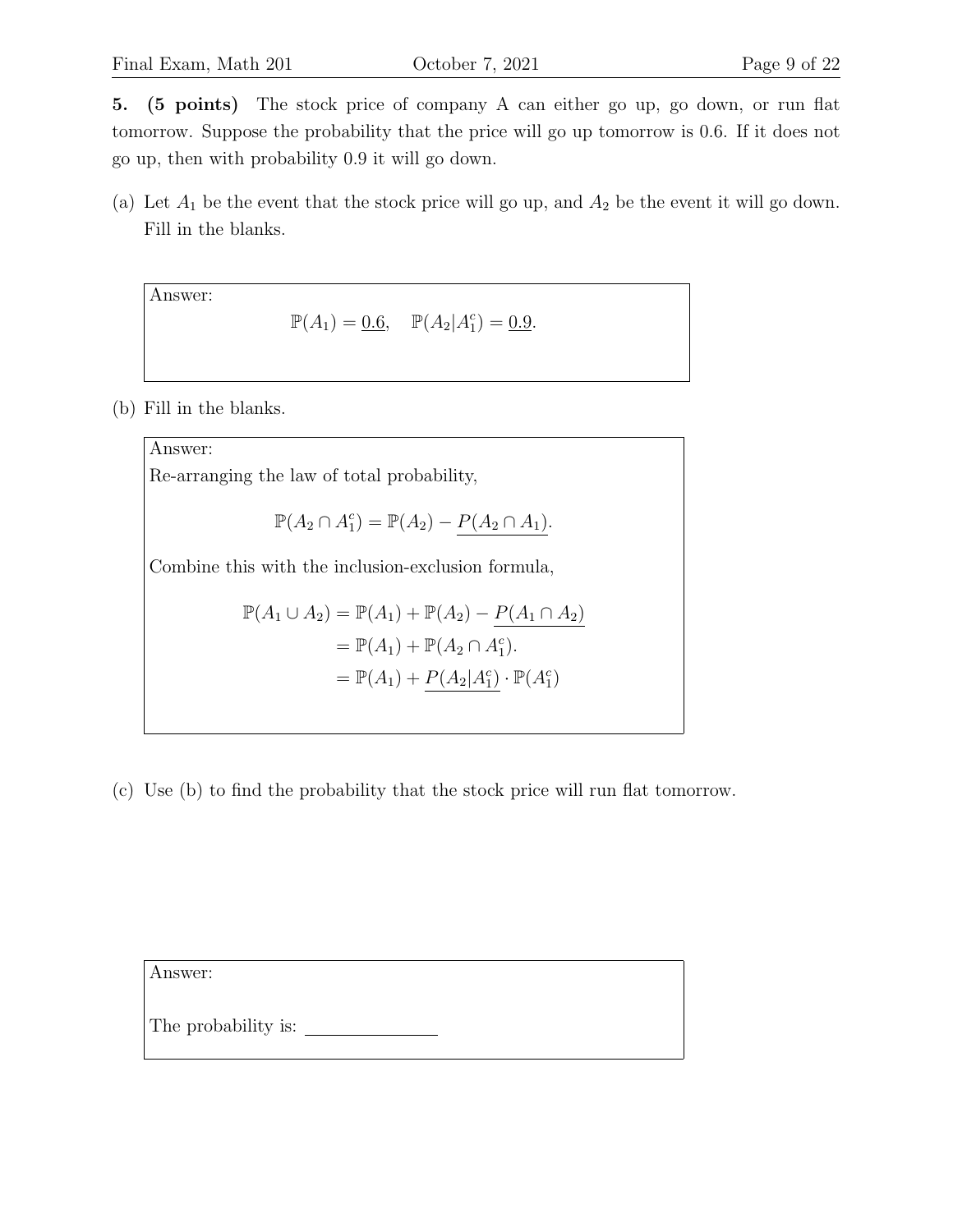**Solution.** Let  $A_1$  be the event that the stock price will go up, and  $A_2$  be the event it will go down. The information provided are

$$
\mathbb{P}(A_1) = 0.6, \quad \mathbb{P}(A_2|A_1^c) = 0.9.
$$

First we find  $\mathbb{P}(A_1 \cup A_2)$ . By law of total probability,

$$
\mathbb{P}(A_2) = \mathbb{P}(A_2 \cap A_1) + \mathbb{P}(A_2 \cap A_1^c).
$$

Using this, we find

$$
\mathbb{P}(A_1 \cup A_2) = \mathbb{P}(A_1) + \mathbb{P}(A_2) - \mathbb{P}(A_1 \cap A_2)
$$
  
=  $\mathbb{P}(A_1) + \mathbb{P}(A_2 \cap A_1^c)$   
=  $\mathbb{P}(A_1) + \mathbb{P}(A_2 | A_1^c) \mathbb{P}(A_1^c)$   
= 0.6 + 0.9(0.4) = 0.96.

The probability that the stock price will run flat tomorrow is

$$
\mathbb{P}((A_1 \cup A_2)^c) = 1 - \mathbb{P}(A_1 \cup A_2) = 1 - 0.96 = 0.04.
$$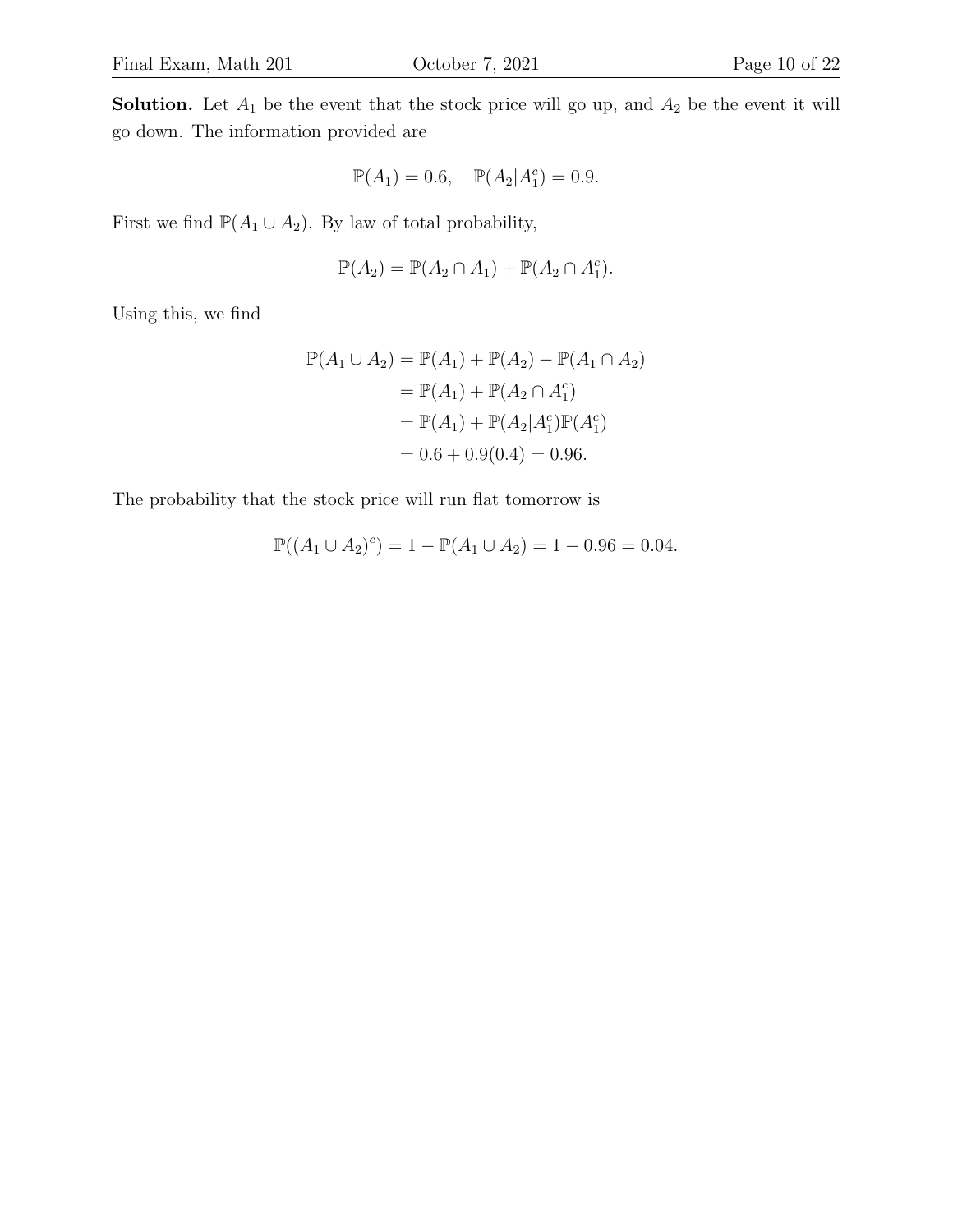**6.** (10 points) Let  $X$  be a random variable with probability density function

$$
f_X(x) = \begin{cases} e^{-x} + 2cx & \text{if } 0 \le x \le 1, \\ 0 & \text{otherwise,} \end{cases}
$$

where  $c$  is a constant.

 $(a)$  Find  $c$ .

**Solution.** Since  $f_X$  is a pdf, its integral over the real line is equal to 1.

$$
\int_0^1 e^{-x} + 2cx \, dx = 1
$$

$$
[-e^{-x} + cx^2]_0^1 = 1
$$

$$
(-e^{-1} + c) - (-1 + 0) = 1
$$

$$
c = e^{-1}
$$

.

(b) Find  $\mathbb{E}[X]$ .

Solution.

$$
\mathbb{E}[X] = \int_0^1 x(e^{-x} + 2e^{-1}x) dx
$$
  
=  $\int_0^1 xe^{-x} + 2e^{-1}x^2 dx$   
=  $\left[ -xe^{-x} - e^{-x} + \frac{2e^{-1}}{3}x^3 \right]_0^1$   
=  $\left( -e^{-1} - e^{-1} + \frac{2e^{-1}}{3} \right) - (0 - 1 + 0)$   
=  $1 - \frac{4}{3e}.$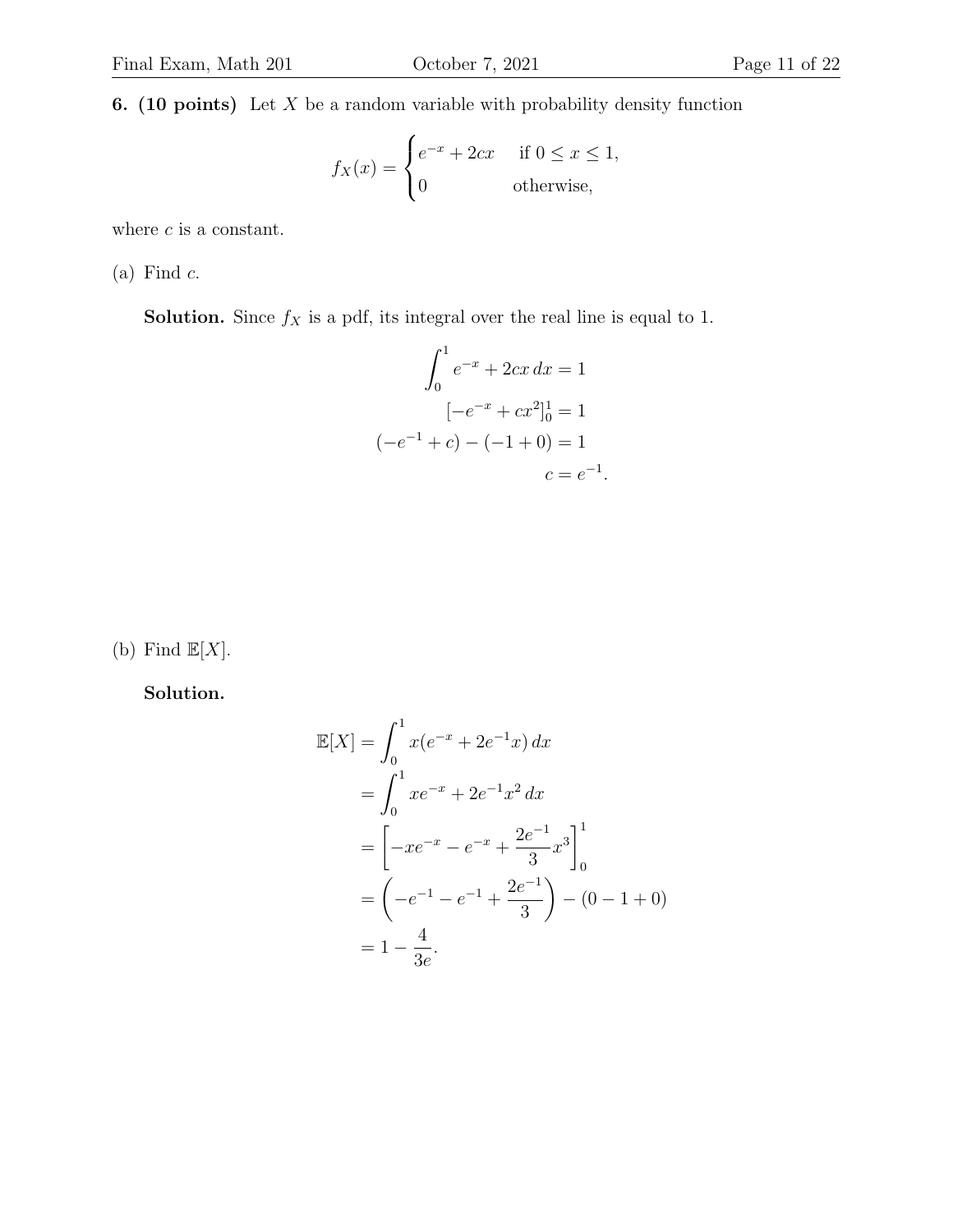## Part B

1. (10 points) In each of the following questions identify the described random variable as either Bernoulli, Binomial, Poisson, Geometric, or Exponential and describe a reasonable numerical value for all its parameters. Please use the conventional notation for the parameters i.e.,  $p, \lambda, n$ , etc. No explanation is necessary for this problem. Only give your answers.

1. Two 6-sided dice are simultaneously rolled over and over again. Each time the product of the dice is 6 or 12, someone gives you 1 dollar. Let  $X_1$  be the amount of money you have received after 50 rolls. What type of random variable is  $X_1$  and what are its parameters?

Answer: Binomial(50, 2/9)

The p parameter for the Binomial comes from the calculation  $P(X_1 \cdot X_2 \in \{6, 12\}) =$  $|\{(2, 3), (3, 2), (6, 1), (1, 6), (6, 2), (2, 6), (4, 3), (3, 4)\}|/36 = 2/9.$ 

2. Han loves to play basketball in his driveway. On average, he scores a basket about 3 out of 5 attempts. His mother calls him in for dinner, but Han is determined to score one more basket before going inside. Let  $X_2$  be the number of attempts before he comes inside. What type of random variable is  $X_2$  and what are its parameters?

Answer:  $X_2 \sim \text{Geometric}(3/5)$ 

Assuming his attempts are independent, the probability he makes a basket is 3/5.

3. An urn contains 1 red, 2 black, and 3 white balls. You choose 2 balls uniformly, without replacement. If you chose the red ball, you win 1 dollar, otherwise you win nothing. Let  $X_3$  be the amount of money you win. What type of random variable is  $X_3$  and what are its parameters?

Answer:  $X_3 \sim \text{Bernoulli}(p)$ 

The probability of choosing the red ball is  $p = 1 \cdot {5 \choose 1}$  $^{5}_{1})/(^{6}_{2}$  $_2^6$  $) = 1/3$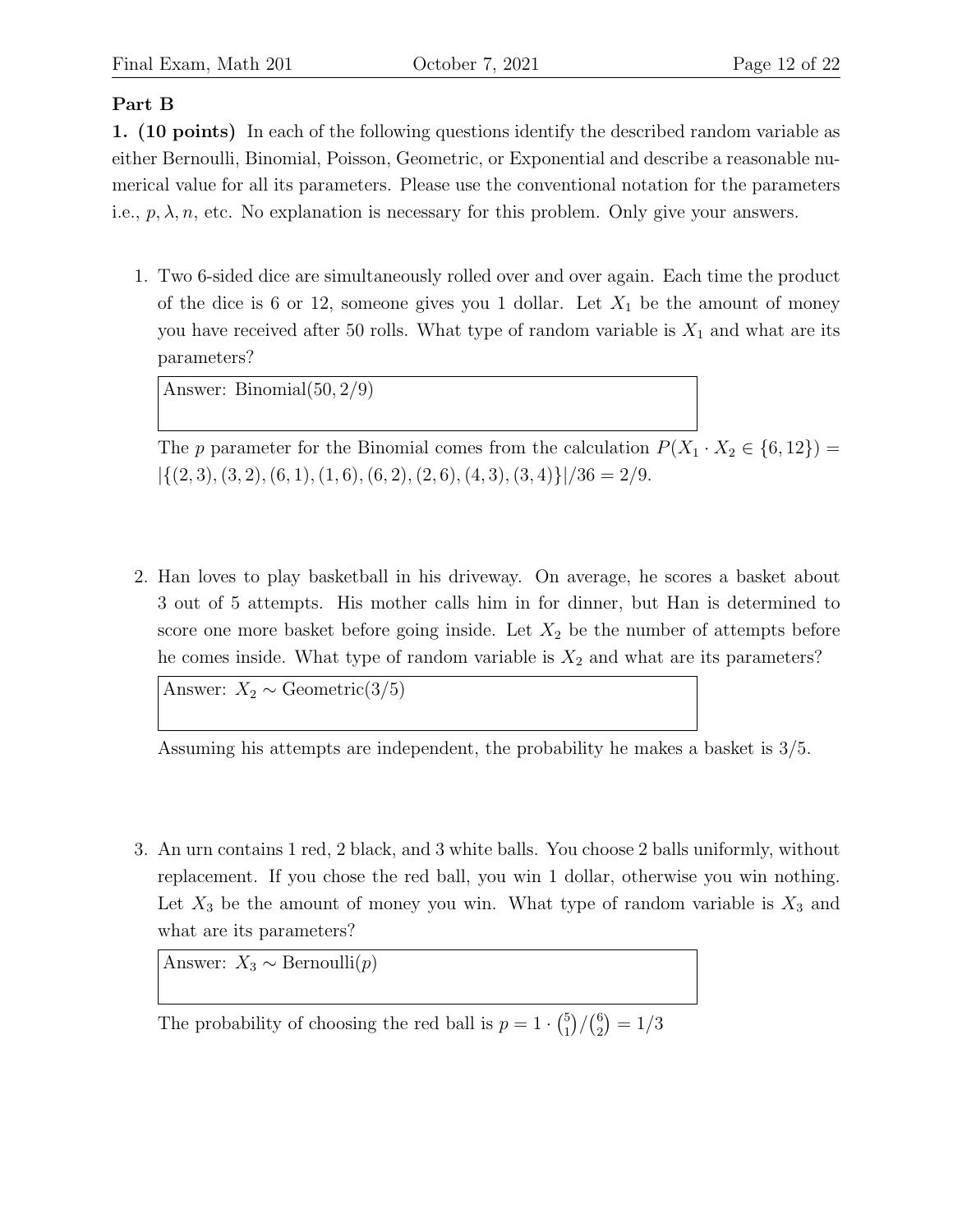4. Suppose that  $X_4$  is a continous random variable with mean equal to 2 with the property that for any real numbers s and t we have  $P(X_4 > s) = P(X_4 > t + s | X_4 > t)$  (this is sometimes called the "memoryless" poperty). What type of random variable is  $X_4$ and what are its parameters?

Answer:  $X_4 \sim \text{Exp}(1/2)$ 

We have used the fact that  $Exp(\lambda)$  has mean  $1/\lambda$ .

5. Suppose  $X_5$  represents the number of people coming into a store on a certain day. On average the owner sees 5 customers per day. What type of random variable would you use to model  $X_5$  and what are its parameters?

Answer:  $X_5 \sim \text{Poisson}(5)$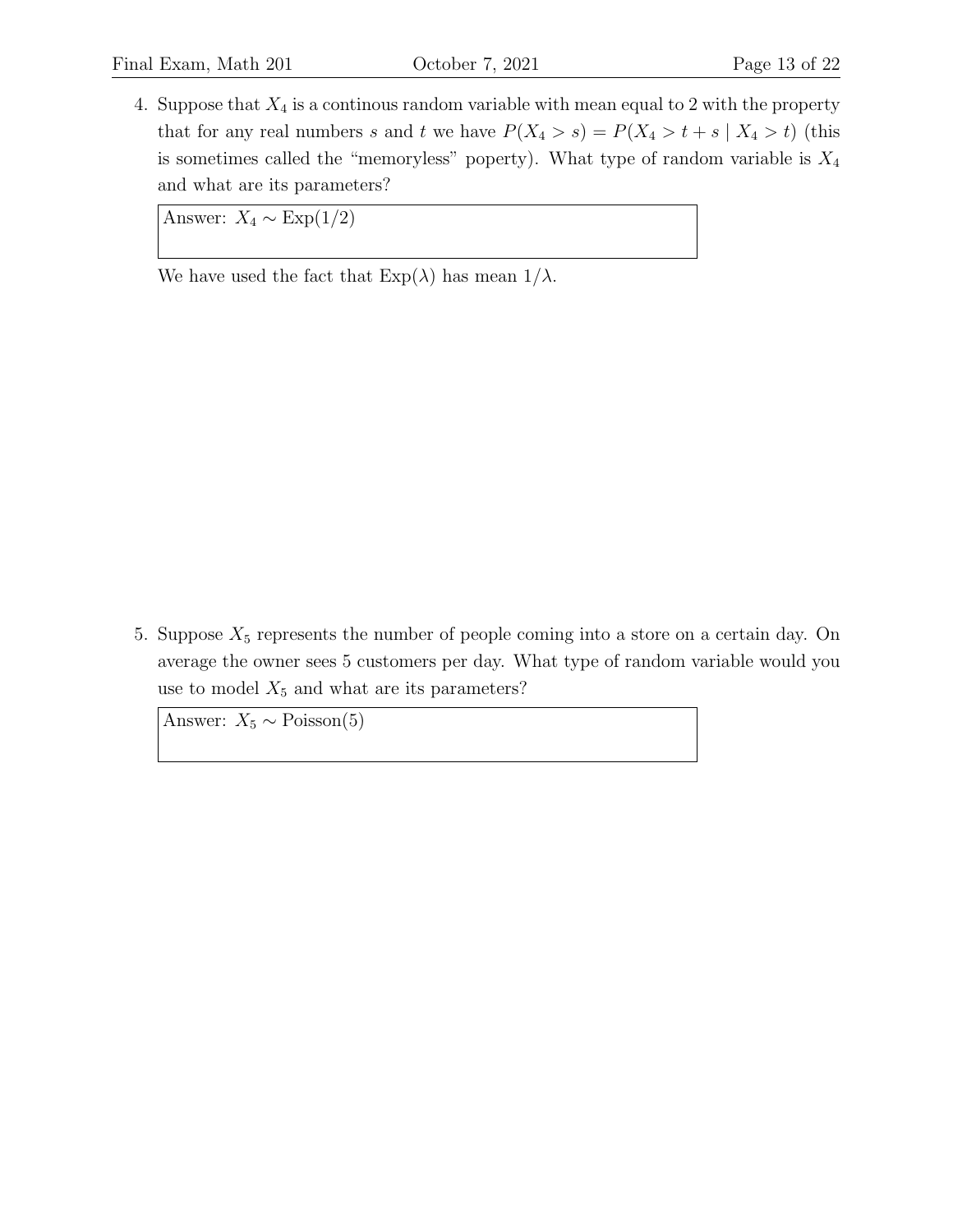.

$$
D = \{(x, y) \colon x + y \le 1, x \ge 0, y \ge 0\}
$$

1. Find the marginal density function  $f_X(t)$  of X:

$$
f_X(s) = \int_{-infty}^{\infty} f_{XY}(s, t)dt = \int_0^{1-s} 2dt = 2(1-s)
$$

Answer:

2. Find  $M_X(t)$ .

$$
M_X(t) = \int_0^1 2(1-s)e^{st}ds
$$
  
=  $2\left[\left[\frac{e^{st}}{t}\right]_0^1 - se^{st}t\Big|_0^1 + \int_0^1 \frac{e^{st}}{t} ds\right]$   
=  $2\left[\frac{(e^t - 1)}{t} - \frac{e^t}{t} + \frac{e^t - 1}{t^2}\right]$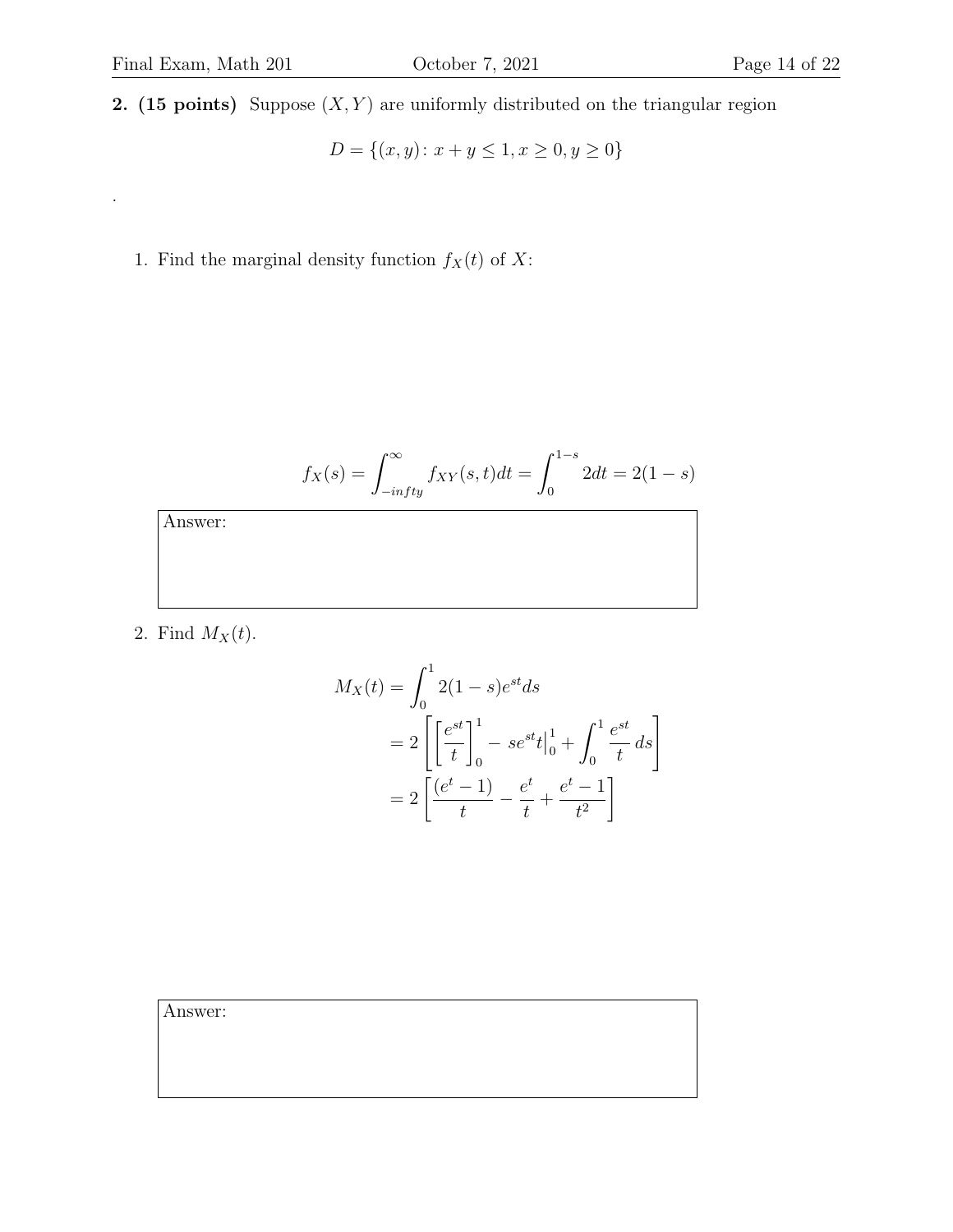3. Find the correlation coefficient  $\mathrm{Corr}(X,Y)$ 

$$
\mathbb{E}[XY] = \frac{1}{12}
$$

$$
\mathbb{E}[X] = \mathbb{E}[Y] = \frac{1}{3}
$$

$$
\mathbb{E}[X^2] = \mathbb{E}[Y^2] = \frac{1}{6}
$$

$$
Corr(X, Y) = -\frac{1}{2}
$$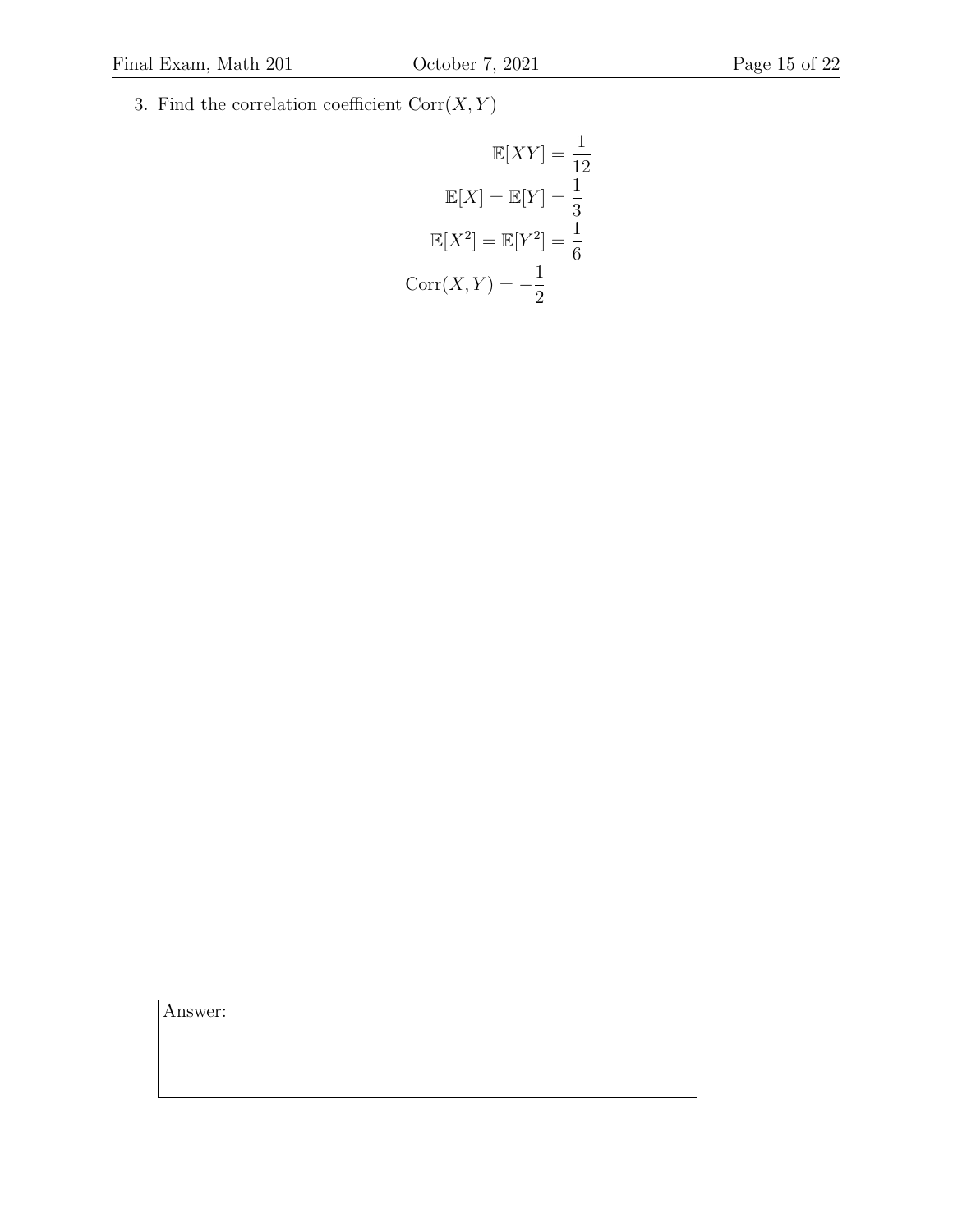4. Determine whether X and Y are independent or not. Mathematically justify your answer.

Solution: If X and Y were independent, then  $f_X(s)f_Y(y) = f_{XY}(s,t)$  for all s, t. By reflection symmetry of the triangle across the line  $y = x$ , we see that  $f_Y(s) = f_X(s)$ .

Clearly  $f_X(3/4) = 2(1 - 3/4) = 1/2$ . However,  $f_{XY}(3/4, 3/4) = 0$  since  $(3/4, 3/4)$  lies outside of the triangle. Therefore

$$
f_X(3/4) f_Y(3/4) \neq f_{XY}(3/4, 3/4),
$$

and shows that they are not independent.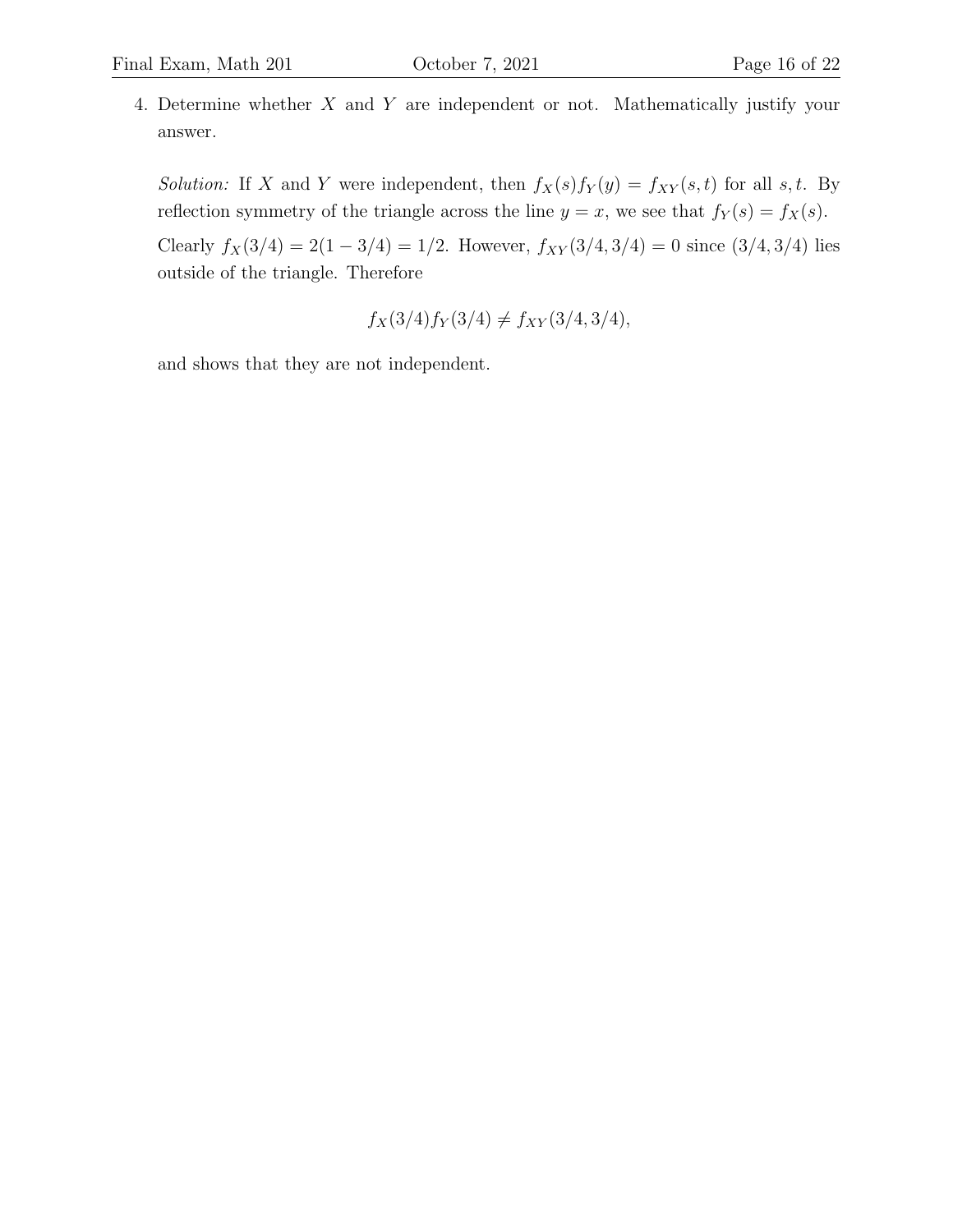#### **3.** (15 points) Suppose  $X$  and  $Y$  are independent random variables.

1. Show that

$$
\mathbb{E}[e^{sX+tY}] = \mathbb{E}[e^{sX}]\mathbb{E}[e^{tY}]
$$

Solution: Using independence of X and Y we know that  $\mathbb{E}[f(X)g(Y)] = \mathbb{E}[f(X)\mathbb{E}[g(Y)].$ Thus

$$
\mathbb{E}[e^{sX+tY}] = \mathbb{E}[e^{sX}e^{tY}]
$$

$$
= \mathbb{E}[e^{sX}]\mathbb{E}[e^{tY}]
$$

Answer:

2. Suppose  $X$  and  $Y$  are independent, and

$$
\mathbb{E}[e^{sX+tY}] = \frac{1}{3}e^{-s+2t} + \frac{1}{6}e^{-s+3t} + \frac{1}{6}e^{2s+2t} + \frac{1}{3}e^{2s+3t}
$$

find the joint pmf of  $X$  and  $Y$  and enter it in the table below.

There was a typo in the above mgf, it should have been

$$
\frac{1}{3}e^{-s+2t} + \frac{1}{6}e^{-s+3t} + \frac{1}{6}e^{2s+3t} + \frac{1}{3}e^{2s+2t}
$$

So, whichever covariance you calculated (one that is consistent with the mgf given), or one that is consistent with the fact that  $X$  and  $Y$  are independent will get you points.

|   | T 7  |                           |          |
|---|------|---------------------------|----------|
|   |      | $\overline{2}$            | 3        |
| X | $-1$ | Ē<br>$\overline{Q}$<br>εJ | 1        |
|   | 2    |                           | $\Omega$ |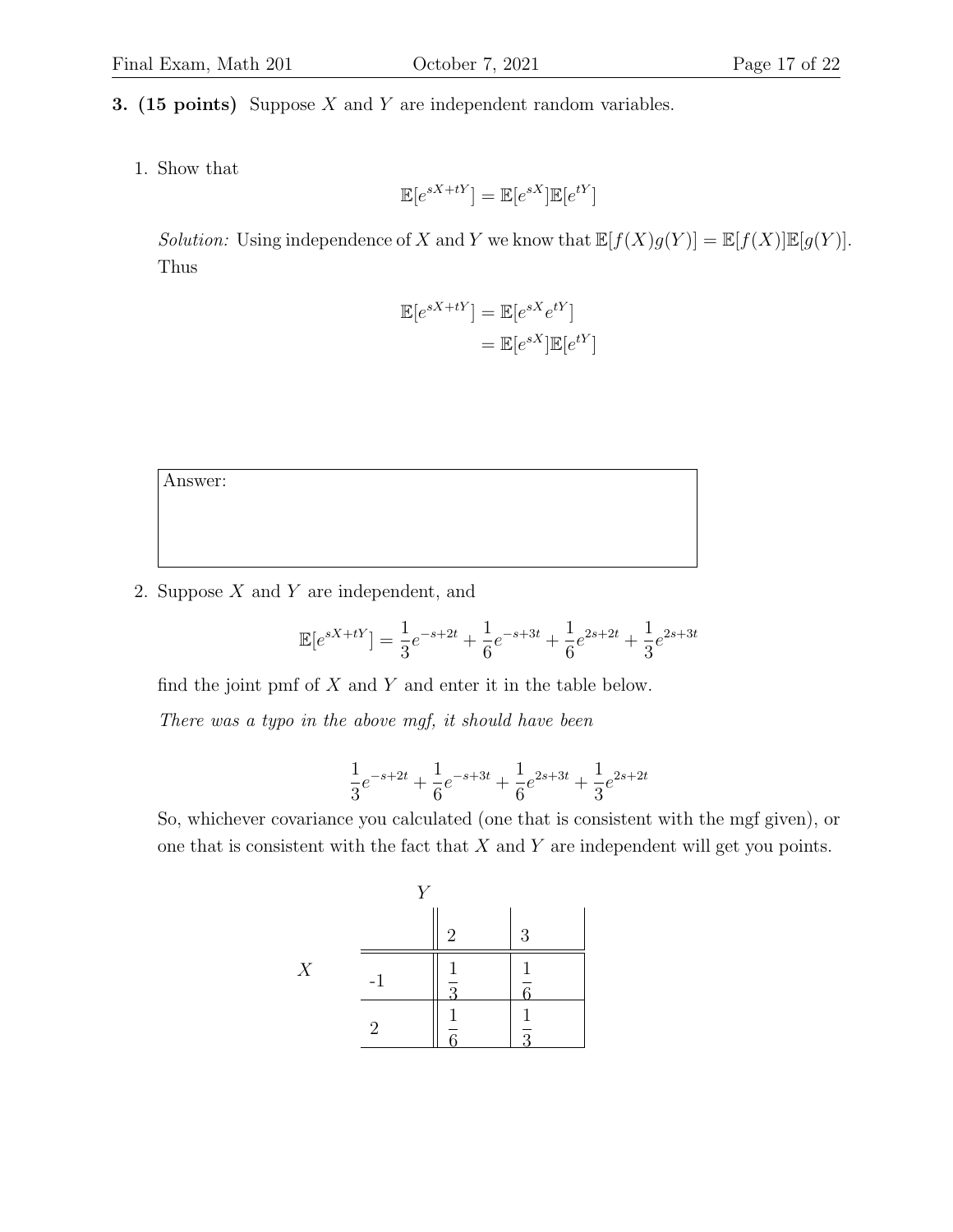3. Compute  $\mathrm{Cov}(X,Y).$ 

$$
\mathbb{E}[X] = \frac{1}{2}
$$

$$
\mathbb{E}[Y] = \frac{5}{2}
$$

$$
\mathbb{E}[XY] = \frac{3}{2}
$$

$$
\text{Cov}(X, Y) = \frac{1}{4}
$$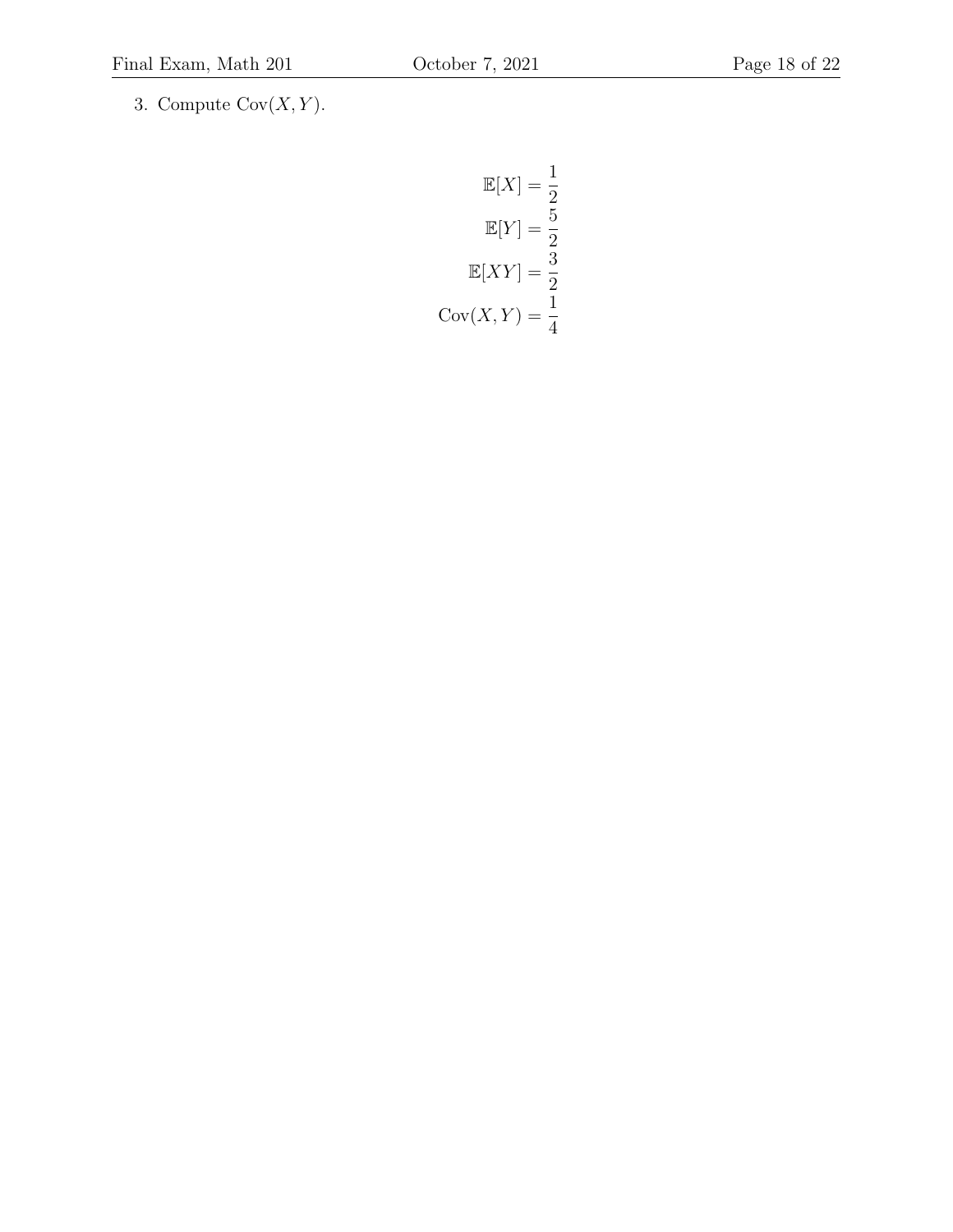# 4. (30 points)

A computer store manager has employed us as her analyst. She has a fixed stock of 1900 items in her store for the year, coming from the manufacturer. She has tasked us with estimating the probability that she will run out of stock this year, so that she can decide whether or not to order extra stock. On average, they see around 1825 customers a year.

Number the days of the year  $\{1, \ldots, 365\}$ , and let  $X_i$  be the number of customers buying a computer on day i for  $i = 1, ..., 365$ . Assume that  $X_i \sim \text{Poisson}(\lambda)$ , where  $\lambda$  is an unknown parameter that is to be determined. It is also reasonable to assume that  $\{X_1, \ldots, X_{365}\}\)$  are independent, since if a customer arrives on day 5, it's unlikely that they will come again on day 20. Let

$$
S = X_1 + X_2 + \dots + X_{365}
$$

represent the total number of customers arriving in the year.

1. What is  $\lambda$ , the Poisson parameter of  $X_i$ ? Hint: find the mean of S. Solution:

$$
\mathbb{E}[S] = 365\mathbb{E}[X_1] = 365\lambda = 1825
$$

$$
\lambda = 5
$$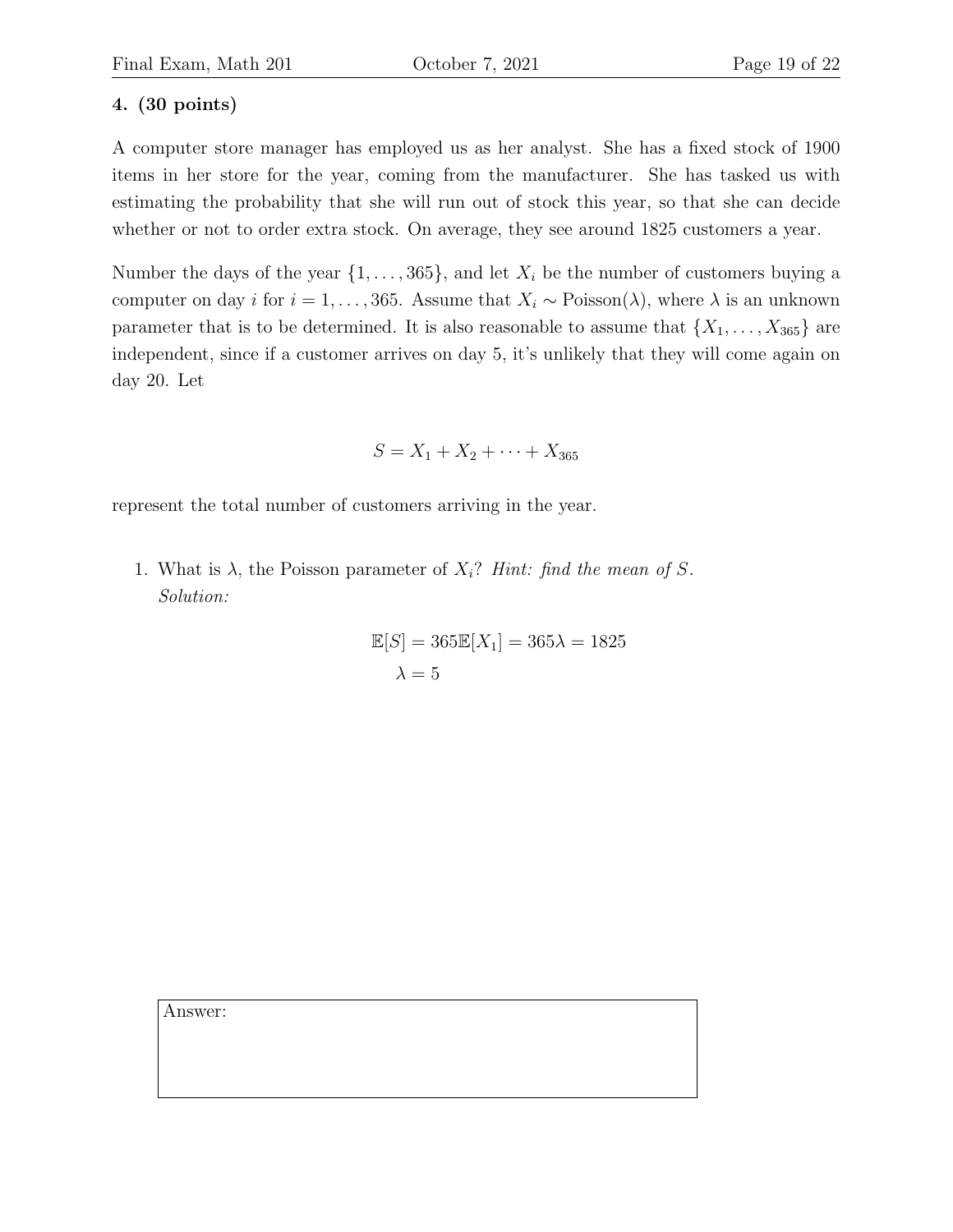2. What is the moment generating function of S?

$$
\mathbb{E}[e^{tS}] = \mathbb{E}[e^{tX_1}]^{365}
$$

$$
= e^{1825(e^t - 1)}
$$

Answer:

3. What is the distribution of S? You can either give its pdf, or if it is a standard distribution, you can name it with the correct parameter. Solution:

 $S \sim \text{Poisson}(1825)$ 

$$
P(S = k) = \frac{(1825)^k e^{-1825}}{k!}
$$

Answer:

4. What is the exact probability that (strictly) more than 1900 people come to the store and buy a computer that year? Your answer can be an infinite sum. Solution:

$$
P(S > 1900) = \sum_{k=1901}^{\infty} \frac{e^{-1825} (1825)^k}{k!}
$$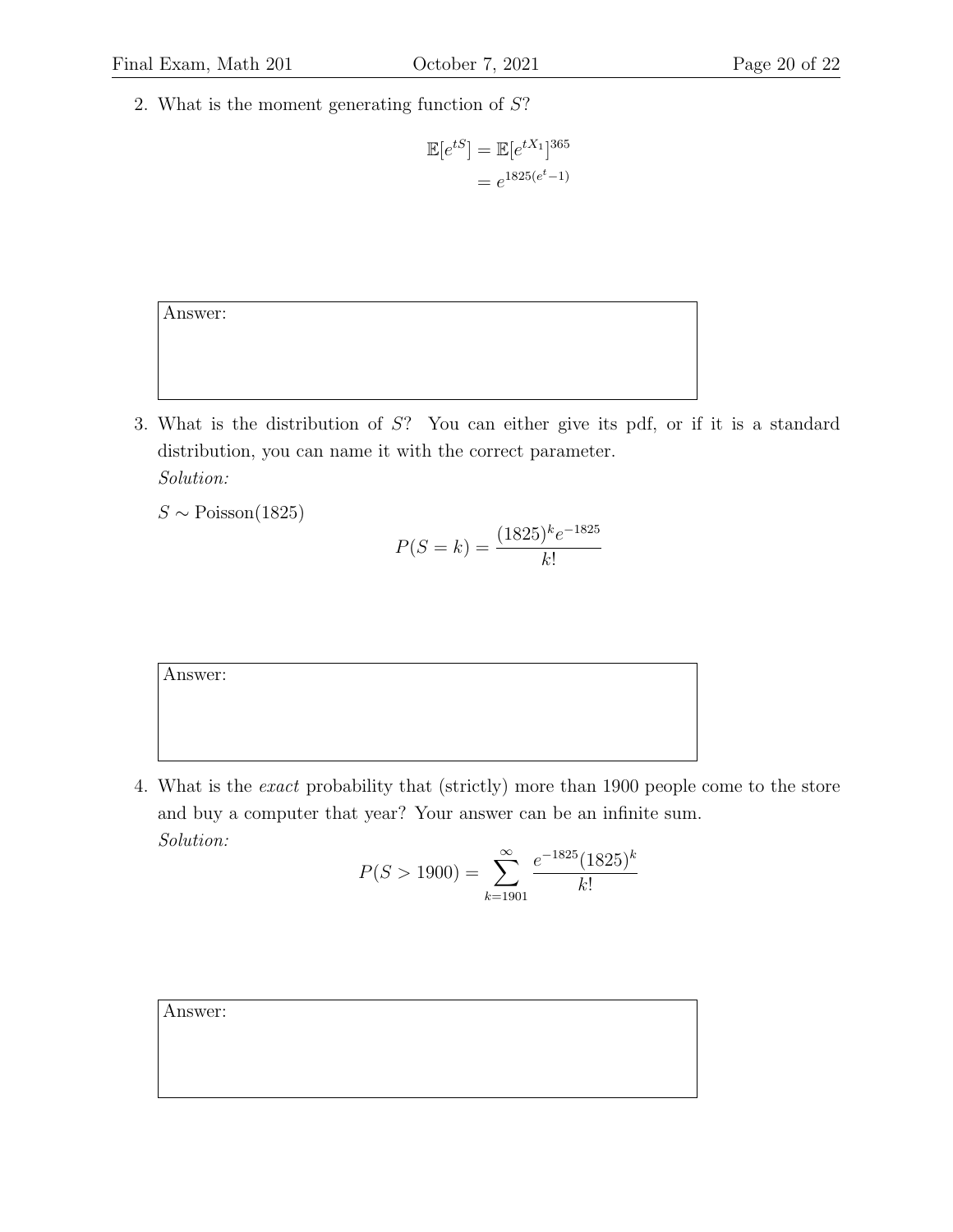5. What is the variance of S? Solution:

 $Var(S) = 1825$ 

Answer:

6. Numerically estimate the probability that  $P(S > 1900)$ . State any theorems that you used for your approximation.

Solution:

$$
P\left(\frac{S - 1825}{\sqrt{1825}} > \frac{1900 - 1825}{\sqrt{1825}}\right) \approx 1 - \Phi\left(\frac{75}{\sqrt{1825}}\right)
$$

$$
1 - \Phi(1.756)
$$

| Answer: |  |  |  |
|---------|--|--|--|
|         |  |  |  |
|         |  |  |  |
|         |  |  |  |